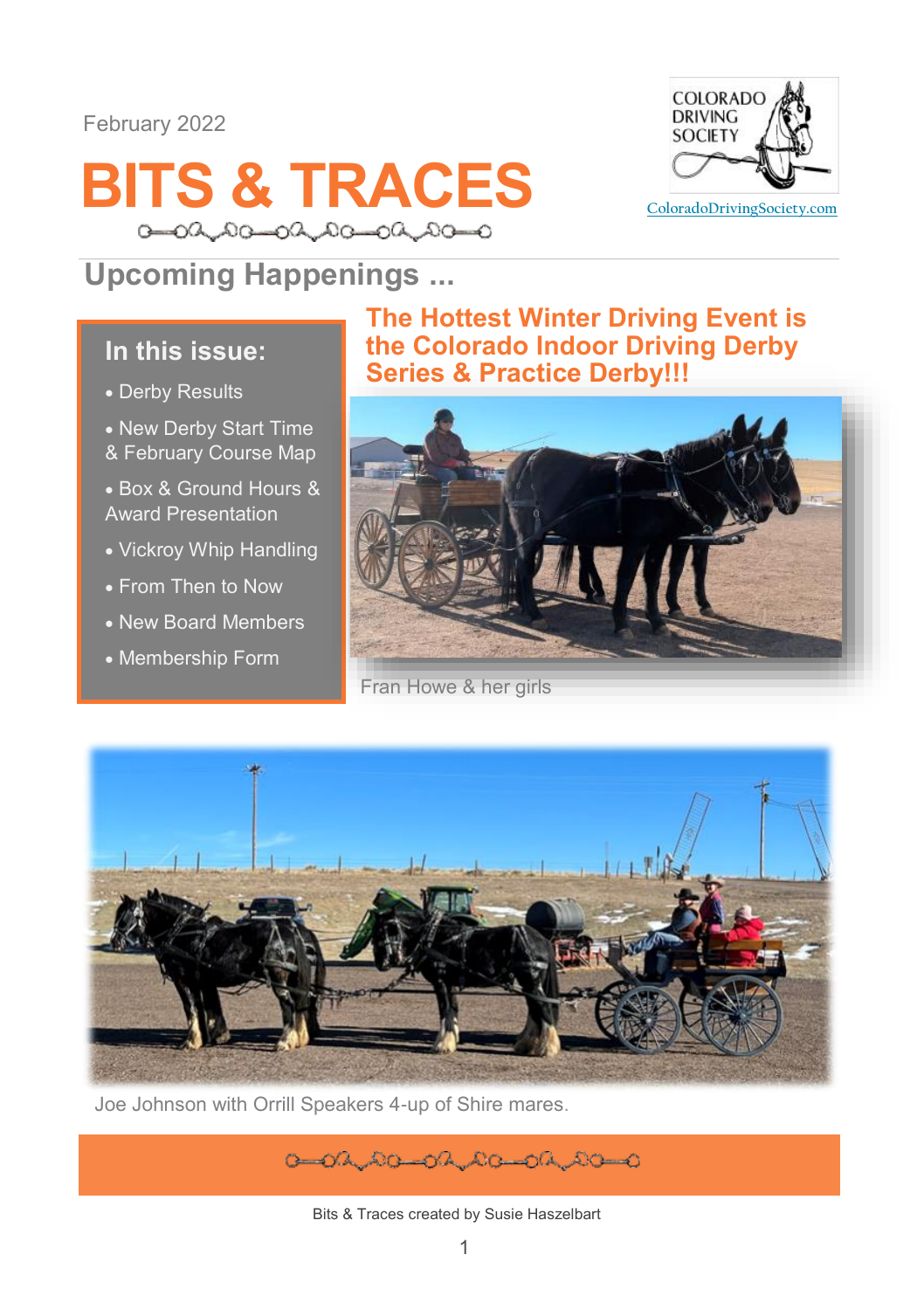# January CIDDS results:

#### **COLORADO INDOOR DRIVING DERBY SERIES**

#### **January 15, 2022**

| Open Division  |                     | Round <sub>1</sub> |               |         |           | Round <sub>2</sub> | Final   |         |         |
|----------------|---------------------|--------------------|---------------|---------|-----------|--------------------|---------|---------|---------|
|                |                     | Penalties<br>Time  |               | Total   | Penalties | Time               | Total   | Score   | Placing |
| Horse - Pair   |                     |                    |               |         |           |                    |         |         |         |
| 100            | Kelly Stanton       |                    | 2:16:58       | 2:16:58 |           | 2:09:56            | 2:09:56 | 2:09:56 |         |
| Horse - Single |                     |                    |               |         |           |                    |         |         |         |
| 105            | Ingo Wiedenhues     |                    | 1:36:58       | 1:36:58 |           | 1:37:09            | 1:37:09 | 1:36:58 |         |
|                | Lg Pony - Single    |                    |               |         |           |                    |         |         |         |
| 106            | Susie Haszelbart    |                    | 1:49:51       | 1:49:51 |           | 1:47:82            | 1:47:82 | 1:47:82 |         |
| 104            | <b>Terri Miller</b> |                    | 2:05:95       | 2:05:95 |           | 2:12:77            | 2:12:77 | 2:05:95 | 2       |
| Draft-Pair     |                     |                    |               |         |           |                    |         |         |         |
| 103            | Amanda Halvorson    |                    | $3 - 33 - 75$ | 3:33.75 | 2 DB      | 3:14:09            | 3:24:09 | 3:24:09 |         |
| 102            | Orrill Speaker      |                    | 4:29:52       | 4:29:52 |           | 3:59:82            | 3:59:82 | 3:59:82 | 2       |
| $VSE - Single$ |                     |                    |               |         |           |                    |         |         |         |
| 101            | Tara Gudenkauf      |                    |               |         |           |                    |         |         |         |

| <b>Training Division</b> |                                    | Round <sub>1</sub> |         |               |                  | Round <sub>2</sub> | Final         |         |              |
|--------------------------|------------------------------------|--------------------|---------|---------------|------------------|--------------------|---------------|---------|--------------|
|                          |                                    | Penalties          | Time    | Total         | <b>Penalties</b> | Time               | Total         | Score   | Placing      |
| Mule - Pair              |                                    |                    |         |               |                  |                    |               |         |              |
| 201                      | Fran Howe                          |                    | 5:41:88 | 5:41:88       |                  | 4:47:70            | 4:47:70       | 4:47:70 |              |
|                          | Lg Pony - Single                   |                    |         |               |                  |                    |               |         |              |
| 202                      | Claire Scavello                    |                    | 3:06:15 | $3 - 06 - 15$ |                  | $2 - 53 - 94$      | $2 - 53 - 94$ | 2:53:94 |              |
| 206                      | Sara Swearingen                    | <b>BD</b>          | 3:37:49 | 3:37:49       |                  | 2:54:90            | 2:54:90       | 2:54:90 | $\mathbf{2}$ |
| Pony - Single            |                                    |                    |         |               |                  |                    |               |         |              |
| 200                      | Claire Scavello/Steve<br>Gudenkauf |                    | 2:42:76 | 2:42:76       |                  | 2:18:14            | 2:18:14       | 2:18:14 | 1            |
| 205                      | Deb Myers                          |                    | Ε       |               |                  |                    |               | Ε       |              |
| Mule - Single            |                                    |                    |         |               |                  |                    |               |         |              |
| 204                      | Jodi Stonner                       | <b>BD</b>          | 3:34:15 | 3:39:15       | BD               | 3:38:37            | 3:43:37       | 3:39:15 |              |
| $Draft-4 up$             |                                    |                    |         |               |                  |                    |               |         |              |
| 203                      | Amanda Halvorson                   | 28D/E              | 7:07:76 |               |                  | 4:28:72            |               | ε       |              |
|                          |                                    |                    |         |               |                  |                    |               |         |              |

OC = Off Course = Elimination for that round

**BD = Ball Down = 5 seconds** 

DB = Dislodged Barrel = 5 seconds



**Depending on entries in February, March & April , additional Divisions will be added or combined.**

 $0 - 0$ a 00-0220-0220-0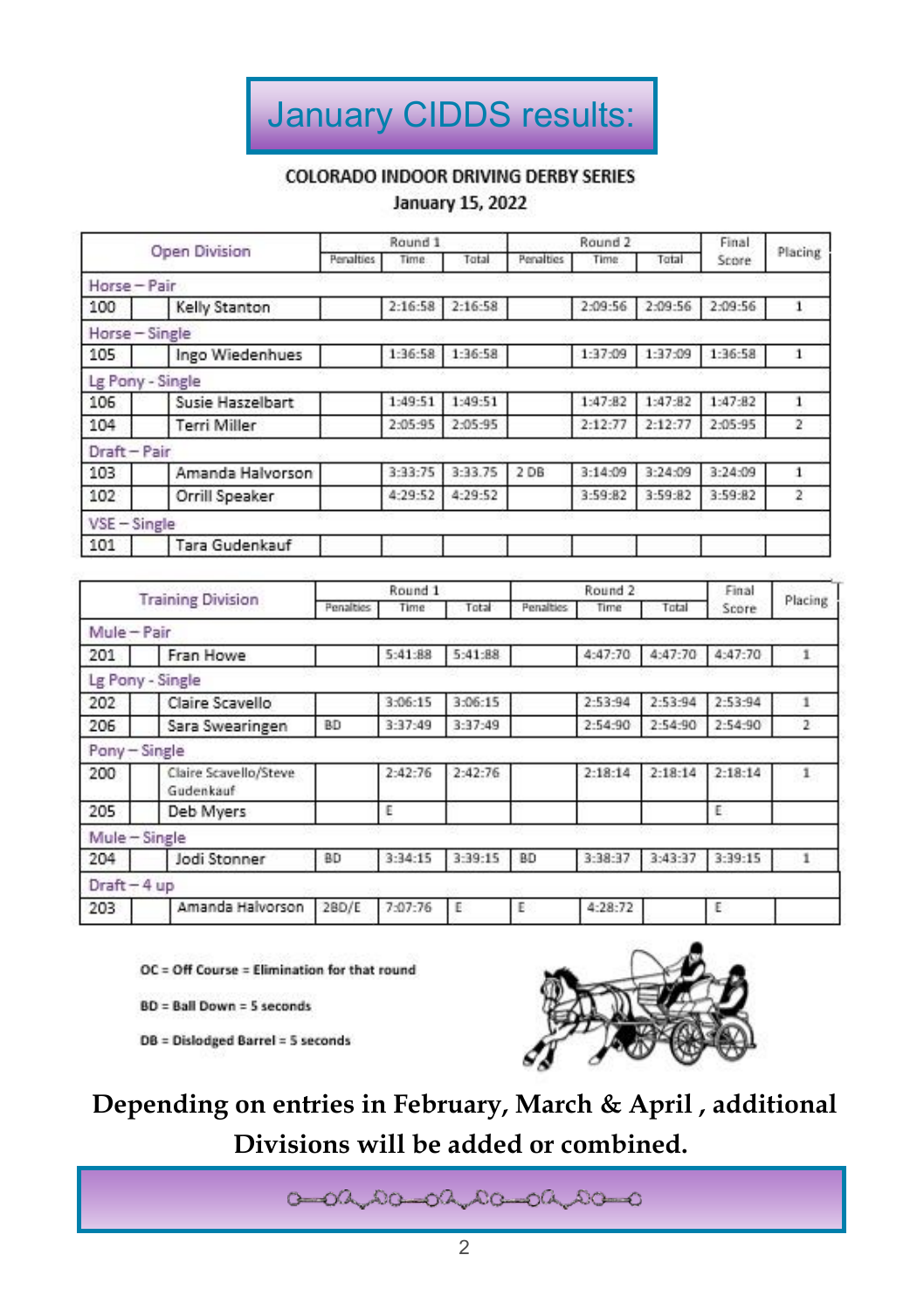The later start time was so well received at the January Derby (and makes sense for our winter weather & daylight hours), we are permanently starting later.

Please join us in February!

Join us for ...

# Colorado Indoor Driving Derby Series



& Practice Derby

All Driven Equines Welcome! 10 am to 3 pm



Messer Arena 33955 County Rd. 37, Kiowa, CO 80117 \$25 per entry at the door, with second entry \$10 & ground drivers \$10

**4 Event Series:** Sat - Jan 15th Sat - Feb 12th Sat - Mar 12th Sat - Apr 30th

To be eligible for the series award, you must participate in 2 of the 4 events.





Heated Indoor Arena 145' X 230'

10 am-Set up course

11am-Course walk without horses

Noon-Open Division (Any gait) with 2 runs back to back with short break in between

@1 pm-Training Division (Walk - Trot) with 2 runs back to back with short break in between

@2 pm-Practice only, not timed

@ 2pm-Ground Driving (\$10 only)

If time allows-"Ground Drive Off" - Only obstacle gates (barrels) correctly driven A through E with best time. All entries welcome & free of charge.

Hosted by the Colorado Driving Society Questions/RSVP: Call or Text 303-882-2462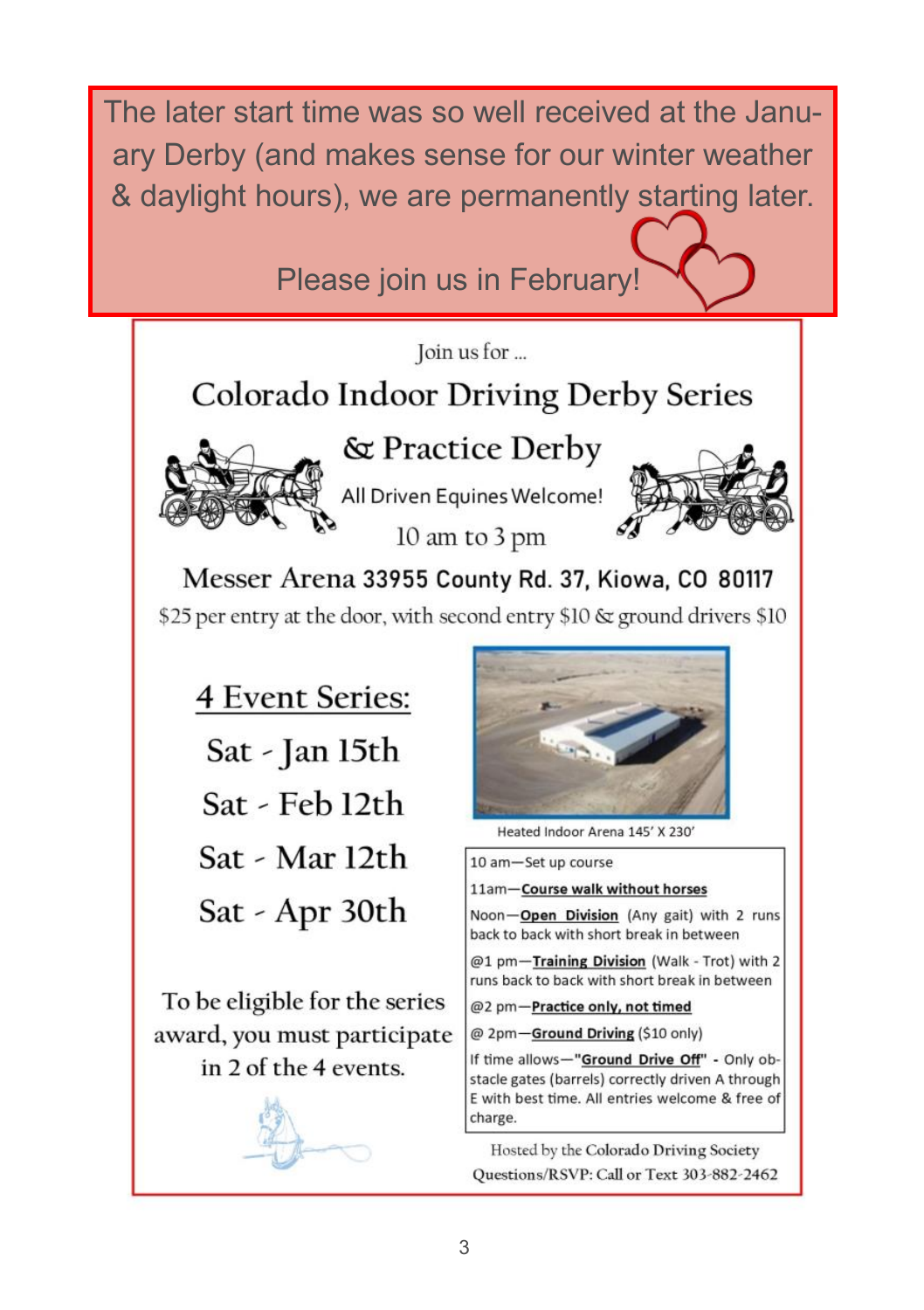

# **February Derby Course Map**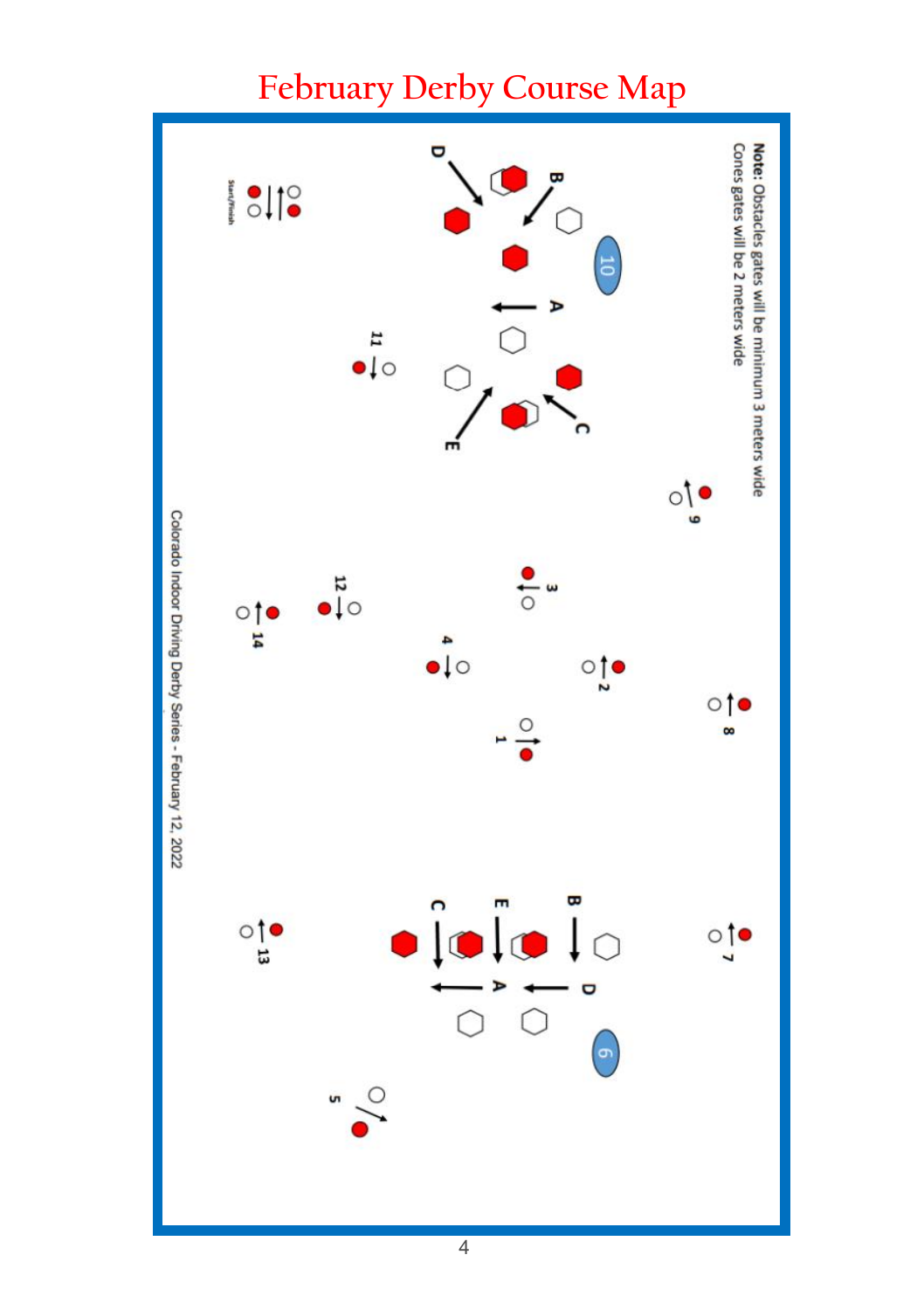**The 2021 On the Box & Ground driving tack peg awards will be presented at the CDS Membership Meeting February 10 and the Colorado Indoor Driving Derby February 12. This allows more options to fit your schedule.** 







| <b>Driver Name</b>       | <b>Horse Name</b>        | 2018  | 2019                            | 2020  | 2021  | 2022 | 2023 | <mark>Total Hours</mark> | <b>Avarded</b>     |
|--------------------------|--------------------------|-------|---------------------------------|-------|-------|------|------|--------------------------|--------------------|
|                          |                          |       |                                 |       |       |      |      |                          |                    |
| <b>Al Senzamici</b>      | Multiple                 | 276   | 300.5                           | 363.5 |       |      |      | 940                      | 250, 575, 900      |
| <b>Sharel Thombs</b>     | Multiple                 | 251   | 99                              | 111.2 | 36    |      |      | 497.2                    | 250, 350, 450, 475 |
| Kristina Jensen          | Multiple                 | 125   | 163                             | 174   |       |      |      | 462                      | 125, 275, 450      |
| <b>Rita Nothstein</b>    | Ranger & Sammy           | 86.7  | 120.6                           |       |       |      |      | 207.3                    | 75, 200            |
| <b>Thena Valton</b>      | Maggie                   |       | 157                             | 149   | 154   |      |      | 460                      | 150, 450           |
| Lani Piper               | Toby                     |       | 125                             |       |       |      |      | 125                      | 125                |
| <b>Susie Haszelbart</b>  | Shasta                   | 75.31 | 62                              | 64    | 112   |      |      | 313.31                   | 75, 125, 200, 300  |
| <b>Margie Liliestedt</b> | Raven                    |       | 103                             | 50    | 110   |      |      | 263                      | 100, 150, 250      |
| <b>Joan Senzamici</b>    | Mini                     |       | 100.25                          | 134   |       |      |      | 234.25                   | 100, 225           |
| <b>Carl Sandvik</b>      | Stella                   |       | 40                              | 49    | 37    |      |      | 126                      | 25, 75, 125        |
| <b>Susan Tyler</b>       | Twilight                 | 106   |                                 | 9     | 35    |      |      | 150                      | 100, 150           |
| <b>Frieda Moore</b>      | Angus                    | 30.75 |                                 |       |       |      |      | 30.75                    | 25                 |
| <b>Claudia Vilson</b>    | Multiple                 | 69    |                                 |       |       |      |      | 69                       | 50                 |
| <b>Peggy Hamlin</b>      | Roxey                    |       |                                 | 157   | 150   |      |      | 307                      | 150, 300           |
| <b>Kelly Stanton</b>     | Betsy & Poppy            |       |                                 | 65    | 140   |      |      | 205                      | 50, 200            |
| <b>Tammy Taylor</b>      | Phantom Dragon Ranch     |       |                                 | 39    | 78    |      |      | 117                      | 25, 100            |
| <b>Terri Miller</b>      | D'Arcy - Green Mt. Ranch |       |                                 | 37    | 64    |      |      | 101                      | 25, 100            |
| Amanda Halvorsoi         | Phantom Dragon Ranch     |       |                                 | 70    | 72.5  |      |      | 142.5                    | 50, 125            |
| <b>Orrill Speaker</b>    | Phantom Dragon Ranch     |       |                                 | 90    | 103.5 |      |      | 193.5                    | 75, 175            |
| Joe Johnson              |                          |       |                                 |       | 15    |      |      | 15                       | 15                 |
| <b>Tara Gudenkauf</b>    |                          |       |                                 |       | 75    |      |      | 75                       | 75                 |
| <b>Steve Gudenkauf</b>   |                          |       |                                 |       | 75    |      |      | 75                       | 75                 |
| <b>Paula Moffett</b>     |                          |       |                                 |       | 412   |      |      | 412                      | 400                |
| <b>Tracy Harl</b>        |                          |       |                                 |       | 25    |      |      | 25                       | 25                 |
| <b>Claire Scavello</b>   | Rudy & Mai               |       |                                 |       | 100   |      |      | 100                      | 100                |
| <b>Connie Sandvik</b>    | Velvet                   |       |                                 |       | 10    |      |      | 10                       | 10                 |
|                          |                          |       |                                 |       |       |      |      |                          |                    |
|                          |                          |       | <b>CDS Ground Driving Hours</b> |       |       |      |      |                          |                    |
|                          |                          |       |                                 |       |       |      |      |                          |                    |
| <b>Al Senzamici</b>      | Multiple                 |       | 86                              | 52.5  |       |      |      | 138.5                    | 75,125             |
| <b>Sandy Clayton</b>     | Emma                     |       |                                 | 31.5  | 37    |      |      | 68.5                     | 25 50              |
| <b>Kristina Jensen</b>   | Multiple                 |       |                                 | 68    |       |      |      | 68                       | 50                 |
| <b>Kelly Stanton</b>     |                          |       |                                 |       | 30    |      |      | 30                       | 25                 |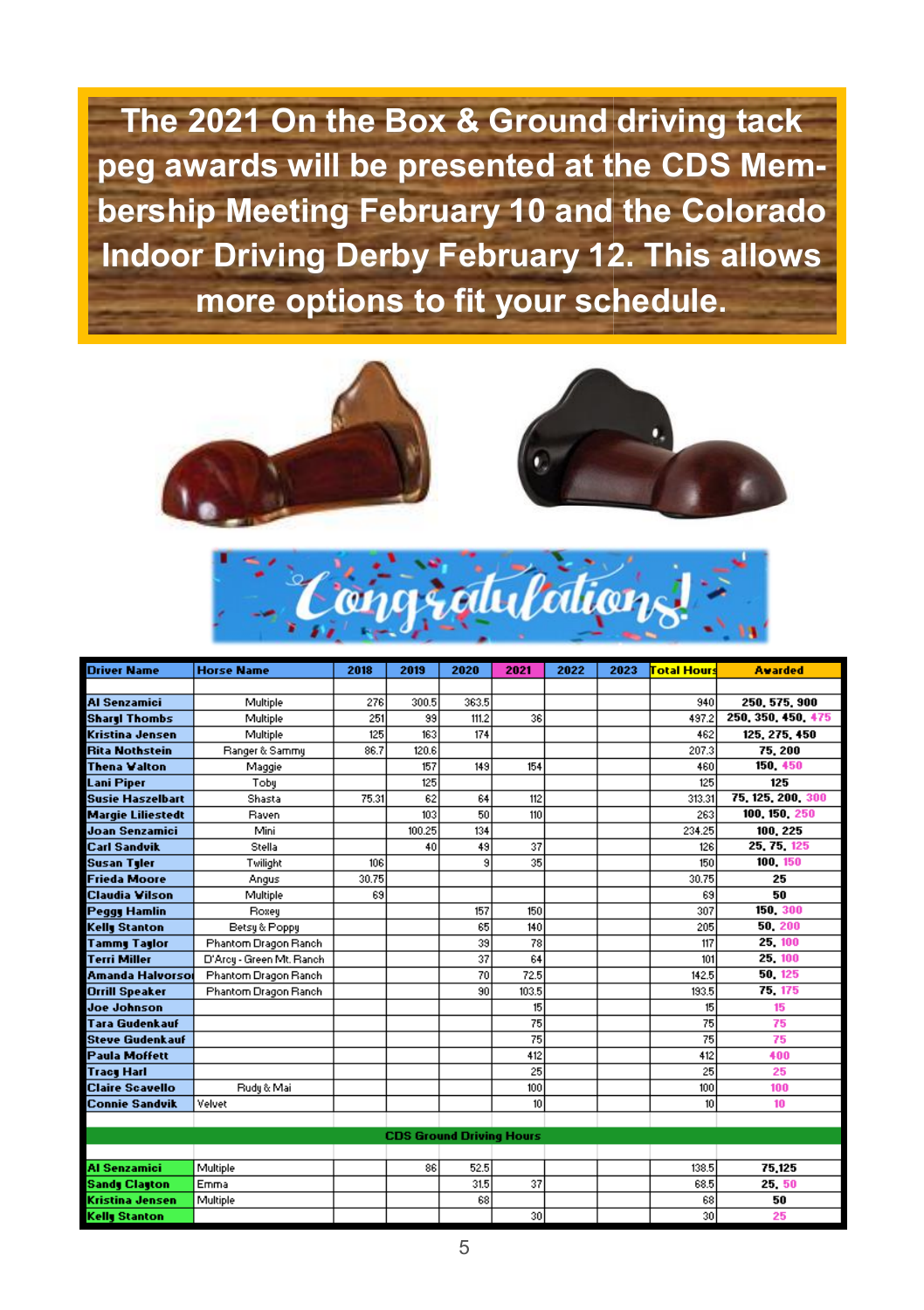# **Membership Meeting:**

# **When: Thursday, February 10th**

**Time: 7:00 pm**

**Topic: Whip Handling with Vickroy**



**Specifics: Bring your own whip to practice your skills & learn more. Whips will also be available.**

**Location: Franktown Fire Station** 

1958 S. State Highway 83, Franktown, CO 80116

# **From Then to Now...**



**Orrill Speaker in 2013 as a passenger with her mom, Amanda Halvorson, at the Easter Egg Hunt.** 

centura

**Age 17**

**Orrill Speaker in 2022 driving her 4 up of mare Shires at the NWSS.**